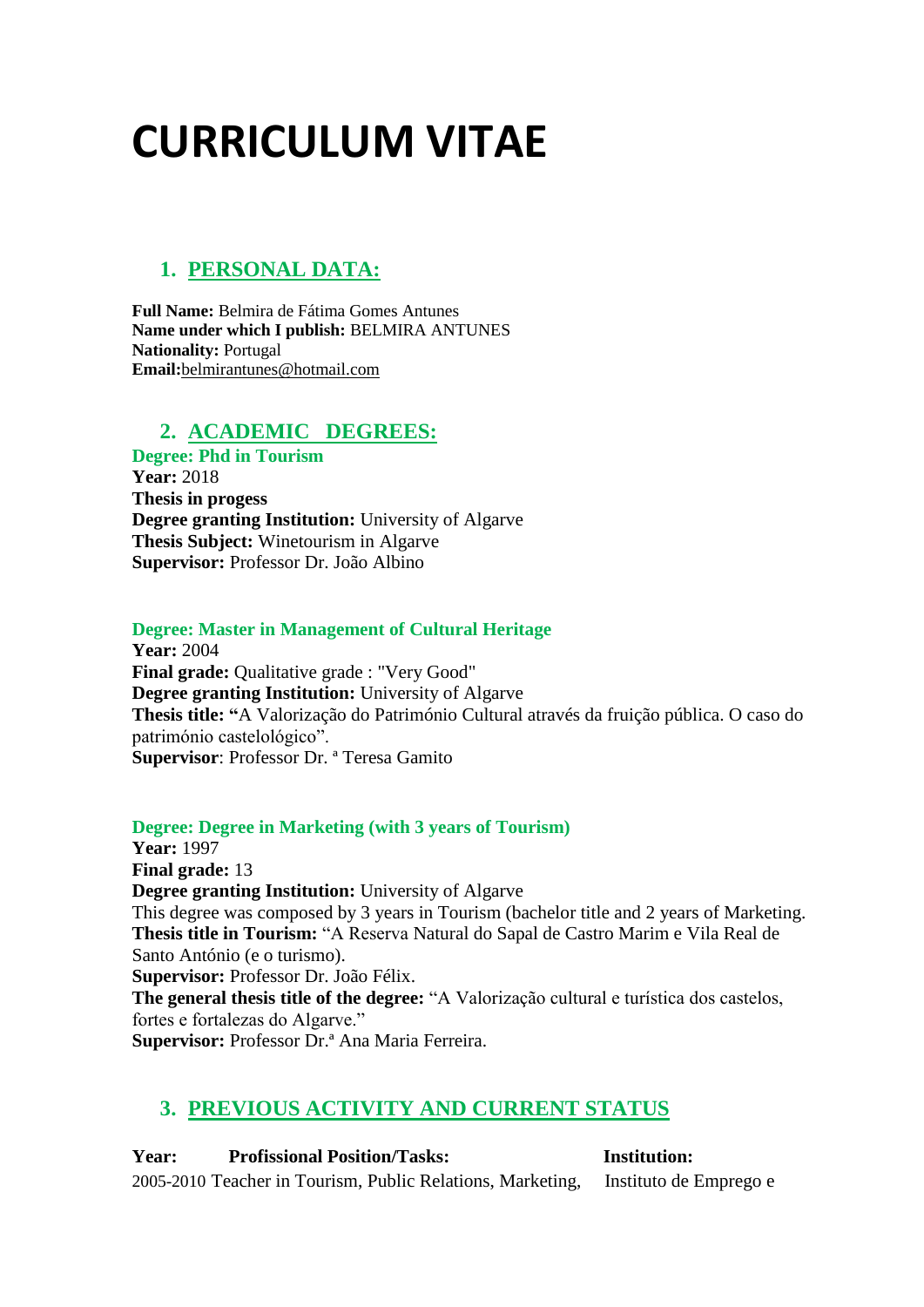|                        | Merchandising, Communication and Customer<br>service, at several public and private Institutions.                                                                                                                                                                                                                                                          | Formação Profissional,<br>Confederação de<br>Empresários da Região do<br>Algarve, Fundação da<br>Juventude, GABINAE, In<br>Loco, MEGAEXPANSÃO. |
|------------------------|------------------------------------------------------------------------------------------------------------------------------------------------------------------------------------------------------------------------------------------------------------------------------------------------------------------------------------------------------------|------------------------------------------------------------------------------------------------------------------------------------------------|
| $10/2010 -$<br>12/2010 | Juri member of the competition for admission of a<br>Superior Technicien of Tourism, in the Municipality of<br>Cuba (Câmara Municipal de Cuba).                                                                                                                                                                                                            | Municipality of Cuba (Câmara<br>Municipal de Cuba).                                                                                            |
| $05/2010 -$<br>05/2011 | Superior Technician of Tourism, in the AMCAL -<br>Association of Municipalities (composed by 5<br>Municipalities: Cuba, Alvito, Vidigueira, Viana do<br>Castelo and Portel - Alentejo). Coordination of touristic<br>projects for all 5 Municipalities. Realization of touristic<br>visits to the municipalities. Design of touristic activities<br>plans. | AMCAL-Associação de<br>Municípios do Alentejo<br>Central.                                                                                      |
| $10/2011 -$<br>02/2012 | Professor in 2 Degrees: "Gestão Turística, Cultural e<br>Patrimonial" and in: "Informação Turística".<br>Programming and teaching of classes, organization of<br>study visits to the country's cultural and natural heritage.<br>Collaboration in Seminars.                                                                                                | Polytechnic Institute of Viseu -<br>Superior School of<br>Technology.                                                                          |
| $05/2013 -$<br>06/2015 | Writer in "HER IDEAL" digital Magazine, of tourism<br>and cultural heritage issues.<br>Columnist in each month, since 2013 until the end of the<br>magazine: 2015.                                                                                                                                                                                         | Digital Magazine: "Her Ideal".<br>Director of the magazine:<br>Journalist Inês Pereira - of TVI<br><b>Television Channel.</b>                  |
| $01/2017 -$<br>01/2018 | Auditor in Quality in the service to the public.<br>Realization of quality analysis visits performed in the<br>attendance of several companies and reporting of the<br>service.                                                                                                                                                                            | <b>International Entreprise:</b><br>"More".                                                                                                    |
| $01/2018 -$<br>03/2018 | Professor in the Master Executive: "Gestão de Unidades Polytechnic Institute of Castelo<br>de Turismo em Espaço Rural".                                                                                                                                                                                                                                    | Branco - Superior School of<br>Management.                                                                                                     |
| $02/2018 -$<br>07/2018 | Professor in the Degree: "Tourism".                                                                                                                                                                                                                                                                                                                        | University of Algarve -<br>Superior School of<br>Management, Hospitality and<br>Tourism.                                                       |

# **4. AREA OF SCIENTIFIC ACTIVITY:**

Tourism; Rural Tourism; Marketing; Cultural Management/Heritage; Wine Tourism.

# **5. PRESENT RESEARCH INTEREST:**

**Domain of specialization:** Wine tourism